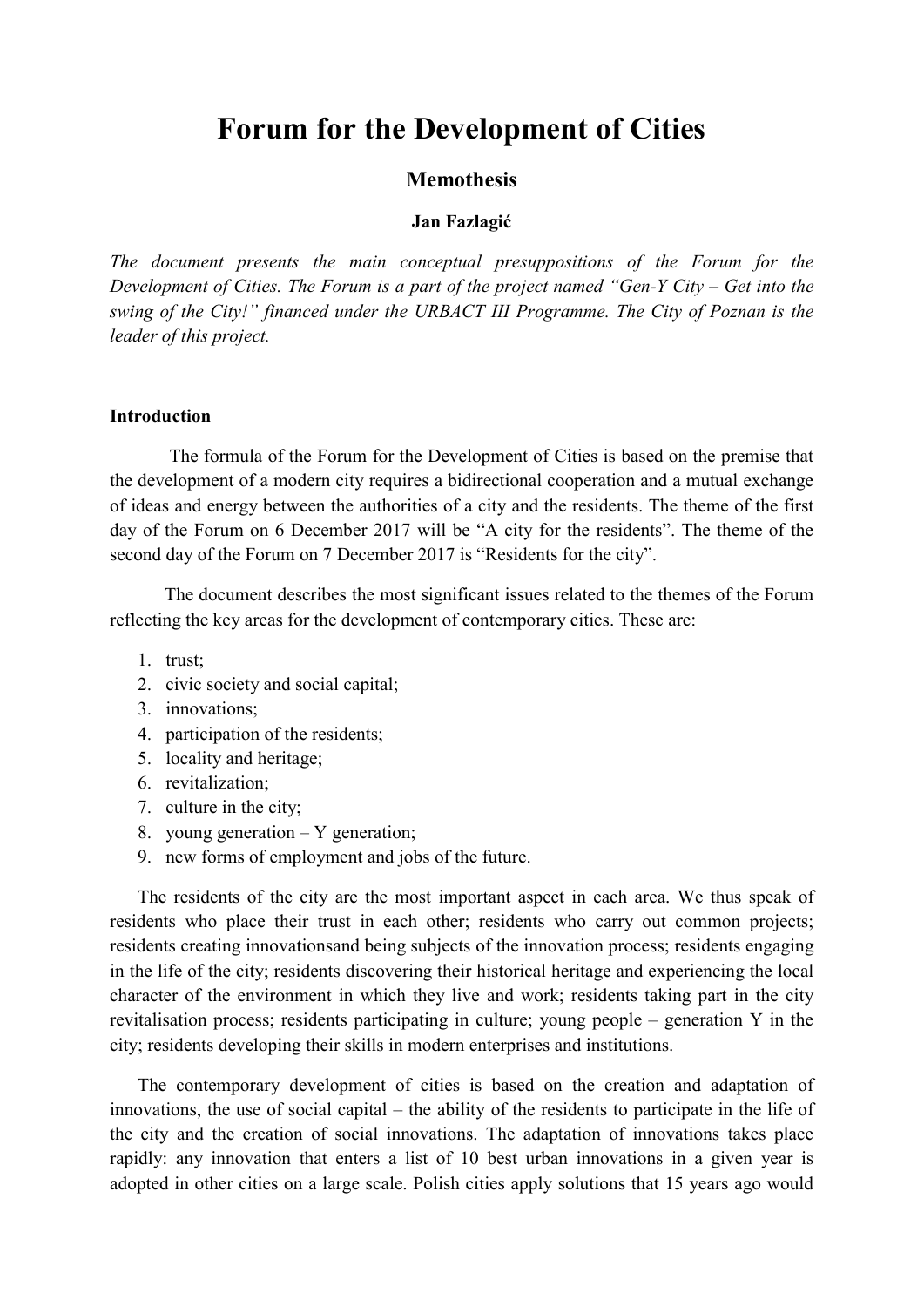only be described by futurologists, such as free hot-spots, power supply stations for electric vehicles, automatic urban monitoring system, crowdsourcing, online communication with the residents, urban e-services.

The globalisation has made the world a field for competition of subjects that have never been direct mutual competitors in the past. This concerns not only enterprises, but also cities – also on a global scale. The cities have competed with each other for some time for residents, tourists and students, investments of enterprises, public investments, localisation of cultural and sports parties of international range, localisation of seats of organisations and central institutions.

In a report on the innovativeness of the Polish economy, Jerzy Hausner indicated two core aspects of building the competitiveness of cities and regions: "competitive will be those of them which win in the global competition for the capital, especially the creative capital (both material and human) and those which provide conditions letting companies located in them gain a high competitiveness" (Hausner 2012: 9).

The development of a city in the long term is a constant improvement of quality of life of the residents. The process is based on a creative dialogue between the residents and the local self-government, involvement and cooperation of the residents, business and organisations operating in the city. Without the knowledge of needs only an apparent success can be achieved: through the construction of communication paths which destroy the urban area and railway stations which annoy the travellers; investing in cultural events which do not create the urban tissue nor the social capital; supporting the investors who engage in a long-term development of a city.

The increasing civic awareness and the access to specialised knowledge increase the expectations of the residents within the scope of application of the transparency rule by managers and ensuring social participation in the process of making decisions on public issues, highlighting the assumption of responsibility for the jointly elaborated solutions. The rapid flow of information plays a growing role in the process of shaping the opinions and organisation of social protests. Technologies and media allow for a quick process of learning the views of other people and for a consolidation of attitudes of openness, understanding, innovativeness and cooperation. The personalised communication is becoming a standard in public space and cities should adapt to this trend. On the other hand, we become resistant to the ways the institutions try to influence us. We defend ourselves better each time; however, we notice less things, including the valuable messages. We are becoming less trustful. Inspiring and initiating innovations through looking for non-obvious solutions for obvious problems is becoming the role of a city. Contemporary cities support the growing number of bottom-up initiatives favouring the increase in social capital and improving the quality of life of the residents which allow for a satisfaction of needs of local communities. Activity in the area of culture, arts and sports positively influences the development of innovative economic activity. A change in the way of thinking about organisational structures approaches.

## 1. Trust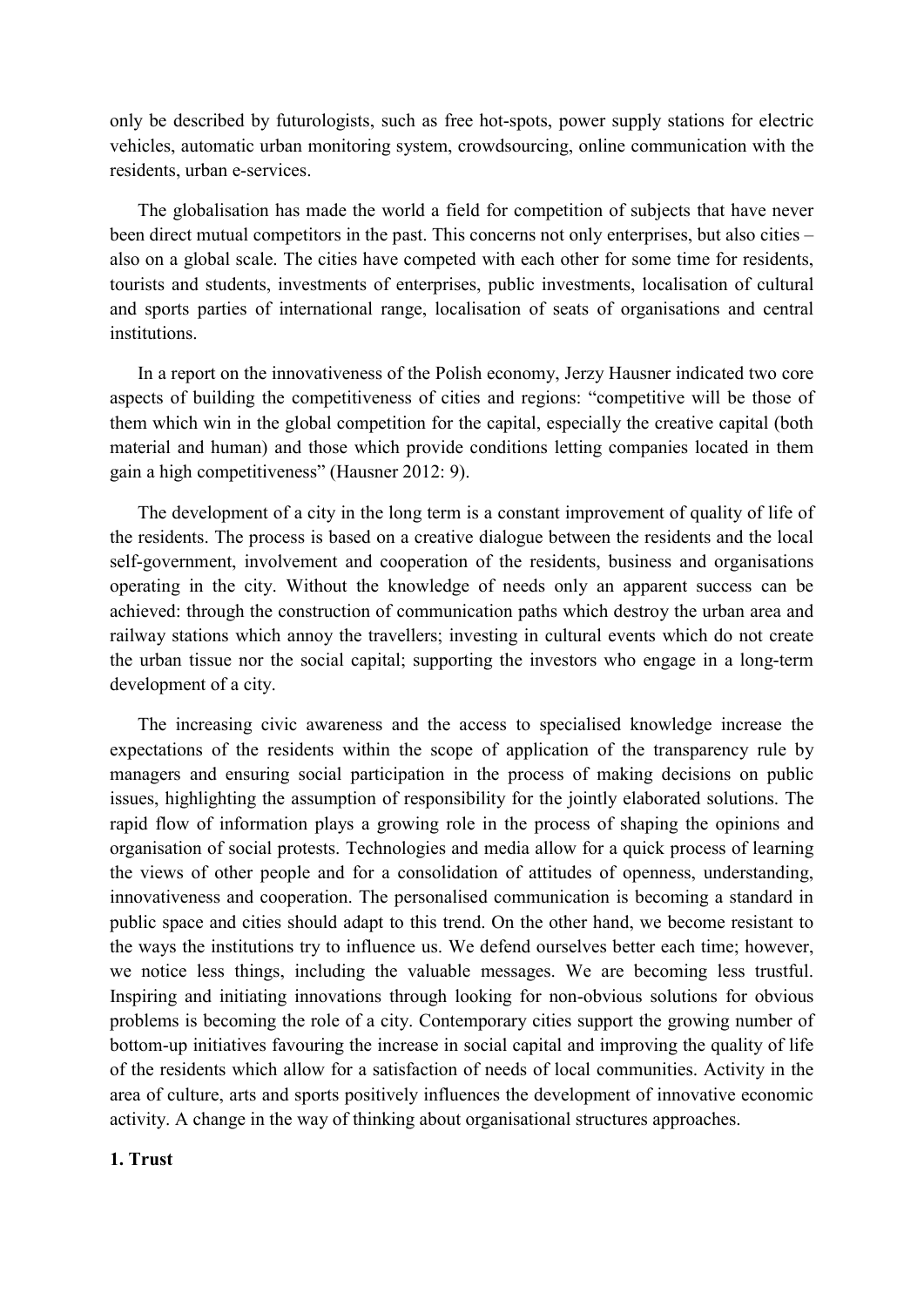New types of bonds based on trust are necessary to ensure development of cities. The culture of trust leads to open, innovative and spontaneous actions, raises the level of mobilisation, activity, freedom of the society; intensifies interactions, strengthens social bonds, leads to a merge of communities (Sztompka 2007). A significant influence on the construction of culture of trust can be exercised by a city as a social organism whose coordination is carried out by the city hall. The civic dimension of strategic city management is a form of description of isssues related to crisis of trust in the context of its development. The notion of trust in urban communities requires redefinition. When we speak of trust of the city authorities to the residents and the trust of the residents to the city authorities, we should take into consideration specific types of relations.

Planning the development of cities is ceasing to be  $-$  as before  $-$  the domain of urban planners, and is becoming, to a growing extent, the domain of social psychologists, economists, sociologists. Contemporary cities are becoming not so much the recipients of resources (from their environment), as spaces processing the already possessed resources, making more efficient use of their immaterial resources. The "Residents for the city" is primarily a "new" – at least in Poland – way of thinking of the residents about their role as cocreators who are co-responsible for the city.

## 2. Civic society and social capital

The social capital consists of bonds between people: trust, mutual understanding, shared values and behaviours which bind the members of human networks and communities and allow for common activities (Cohen, Prusak 2001). The social capital is inherent to the trust between strangers.

Three types of social capital are distinguished (Guide to Social Capital 2016). The first of them is the capital of social bonds which concerns close connections between people, for example members of a family, and members of the same ethnic group. This capital allows for survival in life. The next type is the bridging capital that describes the distant bonds between people and social groups. What counts here is the ability to establish contacts with "strangers", to go beyond the social circles determined by the above mentioned capital of social bonds. The third type of capital is the linking social capital describing the connections between people occupying important posts in institutions and the residents. In other words it is the "distance of people from the authority". It is important if the residents want to receive support from public institutions, including the self-governmental ones.

The social capital is assessed from the point of view of the extent to which it contributes the development of the local social environment. Currently the social capital is measured with the use of (Cohen, Prusak 2001) the level of trust assessing whether the residents trust their neighbours and whether they think of their district as a place where neighbours help each other; the level of membership checking to how many clubs, associations and social groups the residents belong; the level of social networks and intensity of social contacts, assessing the frequency of meetings of the residents with members of their families and their friends.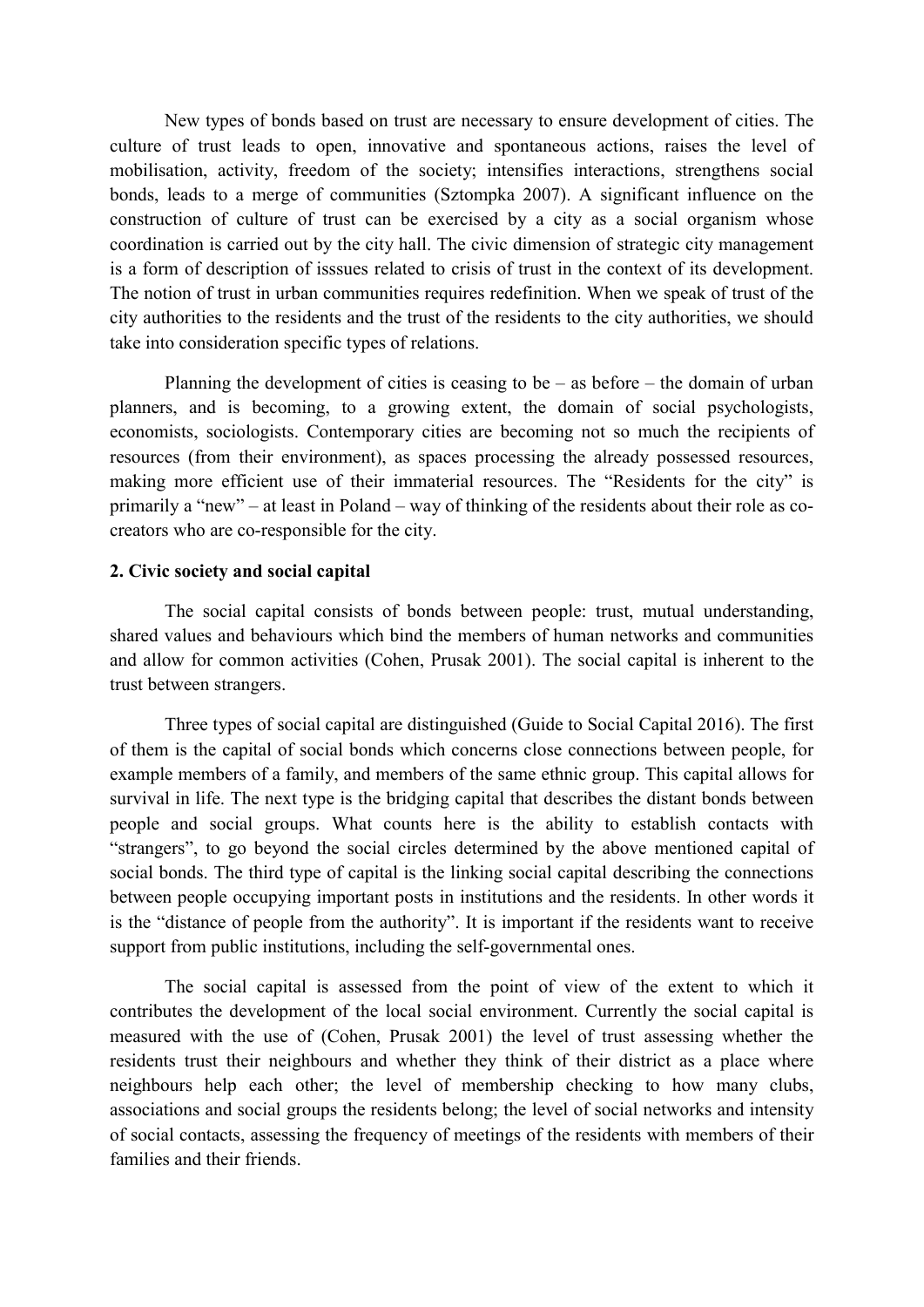The civic activity, which is one of the themes of the Forum, is a specific kind of a positive idea. Not only "activity", but also "idea", because the activity of others has an inspiring power that removes barriers of mutual communication and thus stimulates the emergence of innovations. During the Forum we will try to answer the question to what extent this idea practically translates into development of a city. The theory of a civic city, which is rightly promoted in many Polish cities, is subject to a confrontation with reality. As Anna Wierzbicka, a bilingual and bicultural citizen of Australia notes (Wierzbicka 2001: 3-27), the Polish culture puts great emphasis on the expression of strong "good emotions" in relationships between people, and a smaller emphasis on avoiding hurting or offending others. This feature does not help in the development of a self-government, where constant search for win-win solutions is necessary. The culture of "championship in criticising criticism" and permanent imperfection that stems from some cultural codes promoted in the Polish educational system is one of the barriers for the development of self-governments. The skills of modifying the criticised solutions of others and improving "not our" ideas are attributes of a high social capital and of the culture of innovativeness, which the Polish self-governments often are deprived of.

#### 3. Innovations

An innovation is a positively assessed and implemented solution. The selfgovernments (i.e. city, municipality and county offices) should care themselves for the implementation of innovations, so that they could be reliable partners for all organisations and residents. The business incubators and co-working spaces are some of the instruments for supporting innovativeness in cities. The need to create social innovations cannot be, however, forgotten. Their creators, apart from the self-governments, are often non-governmental organisations.

The popularisation of innovations is called diffusion of innocations. The knowledge about the rules of diffusion of innovations has a key meaning for the development of innovations in self-governments. The attitudes of people towards novelties are the prime apsects that decide whether and how fast an innovation will diffuse.

In a survey carried out in 2016 among 840 representatives of county offices (including city halls) questions concerning the attitude of self-government officials towards innovations (Fazlagić 2017b) were asked. From amongst all the participants of the survey, most often an orientation towards searching for new solutions in own local communities was noticed by the representatives of the southwestern (42.2%), then northwestern (31.9%), and southern (30.5%) regions. The weakest orientation towards searching for new solutions is in the eastern region, as only 21.6% of people from this region notice such a dominating orientation in their environment.

The development of cities is not shaped by innovations, neither technological, nor social ones. Some time ago "innovation" meant improvement, acceleration, increase. In other words, an innovative solution was innovative because it offered more values than the previous one. Nowadays, the way of thinking about innovations goes in a different direction. The most radical form of contemporary innovations are those innovations that are oriented at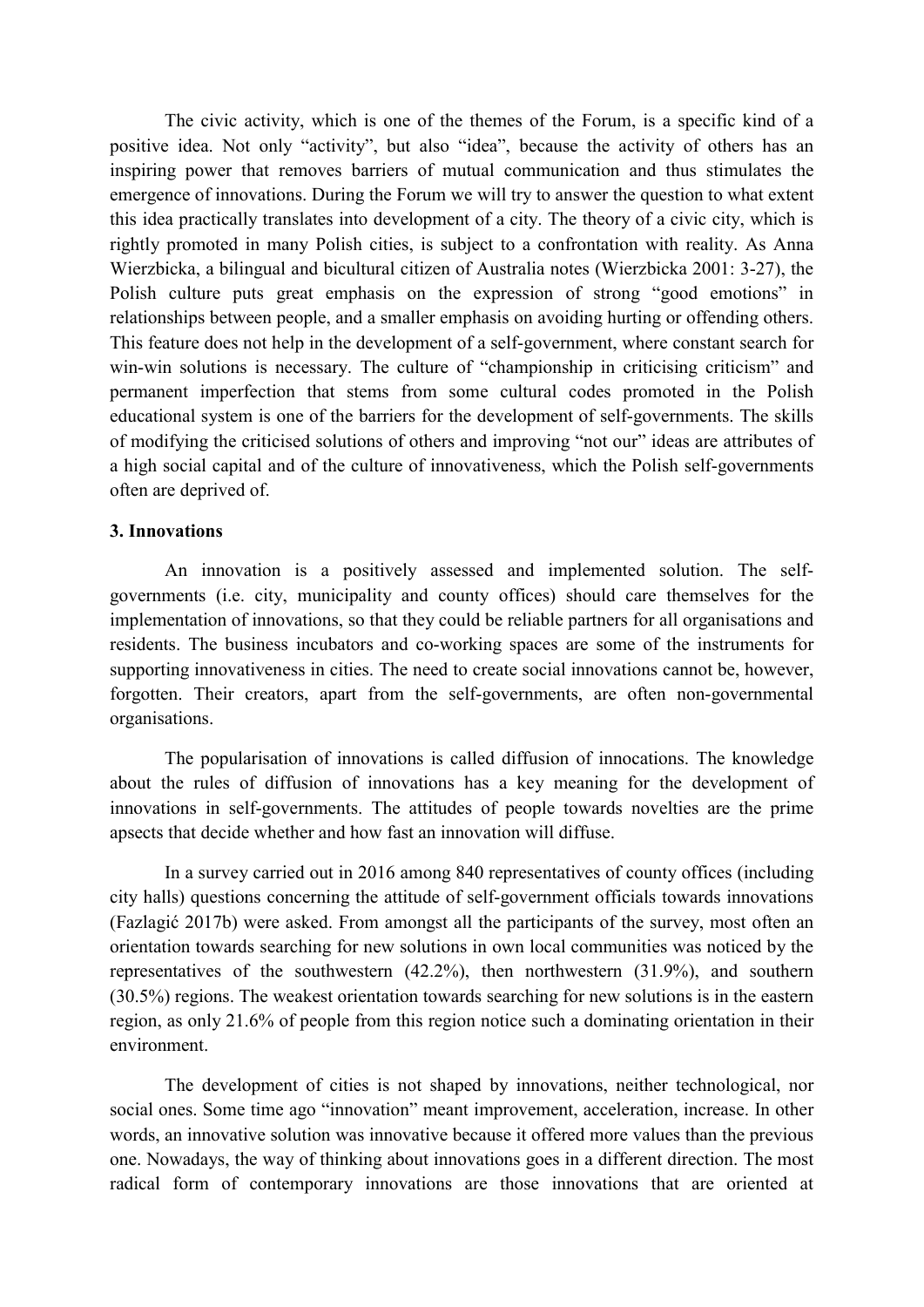eliminating and not reducing negative phenomena. Another sign of the times is the use of IT technologies to engage residents in the life of a city.

## 4. Participation of citizens

The participation of citizens has a key significance in the process of transformation of the image of Polish cities. This fact was strongly outlined in the Development Strategy for the City of Poznan 2020+, where the City Hall was indicated as one of (not the only one) the agents of change and the implementator of the strategy.

It is indicated that the participation of citizens is the most important observed result of the existence of social capital. At least several motives of civic participation and areas in which it becomes distinguishable can be named. T. Weryński distinguished three types of participation. The first, the republican one, is related to the zone of administration and political and self-governmental activity. The second, liberal, is oriented towards the area of economic and social activity. The third, ethos, is related to the zone of sociocultural activity and non-resource-generating participation (thus an idealist one – not oriented towards innovations). It is rooted in Polish intelligent traditions of the Russian partition in the  $19<sup>th</sup>$ century (in Wielkopolska the attitude towards participation was already liberal at that time).

One of the more popular manifestations of civic participation is the crowdsourcing – the notion describes the phenomenon of processing the "wisdom of the crowd" to creating common projects using collective knowledge of the participants.

The soundness of engaging citizens in the process of making decisions is sometimes undermined. The election cycle "produces" local elites which as the time passes become to a lesser or greater extent cut off from local problems. The civic participation can also be interpreted as questioning the mandate of the self-government authorities and bodies, including, among others, the City Hall.

# 5. Locality and heritage

A significant element in the development of sel-governments is the aspect of locality, as self-governments are "small homelands". The notion of locality becomes particularly important and is a challenge for the builders of civic societies in the "small homelands" in Poland, a country which after 1945 observed great population movements.

One of the lements of locality is the sense of historical heritage. Poles are a nation that is fascinated by history. We thus face from one side a great supply of historical knowledge, but at the same time also a low awareness of local history among Poles. Maybe in the upcoming years the situation will improve when the history of Poland becomes deideologised and demythologized. The demythologization of history is a great opportunity to discover a new historical heritage of the "small homelands".

## 6. Revitalisation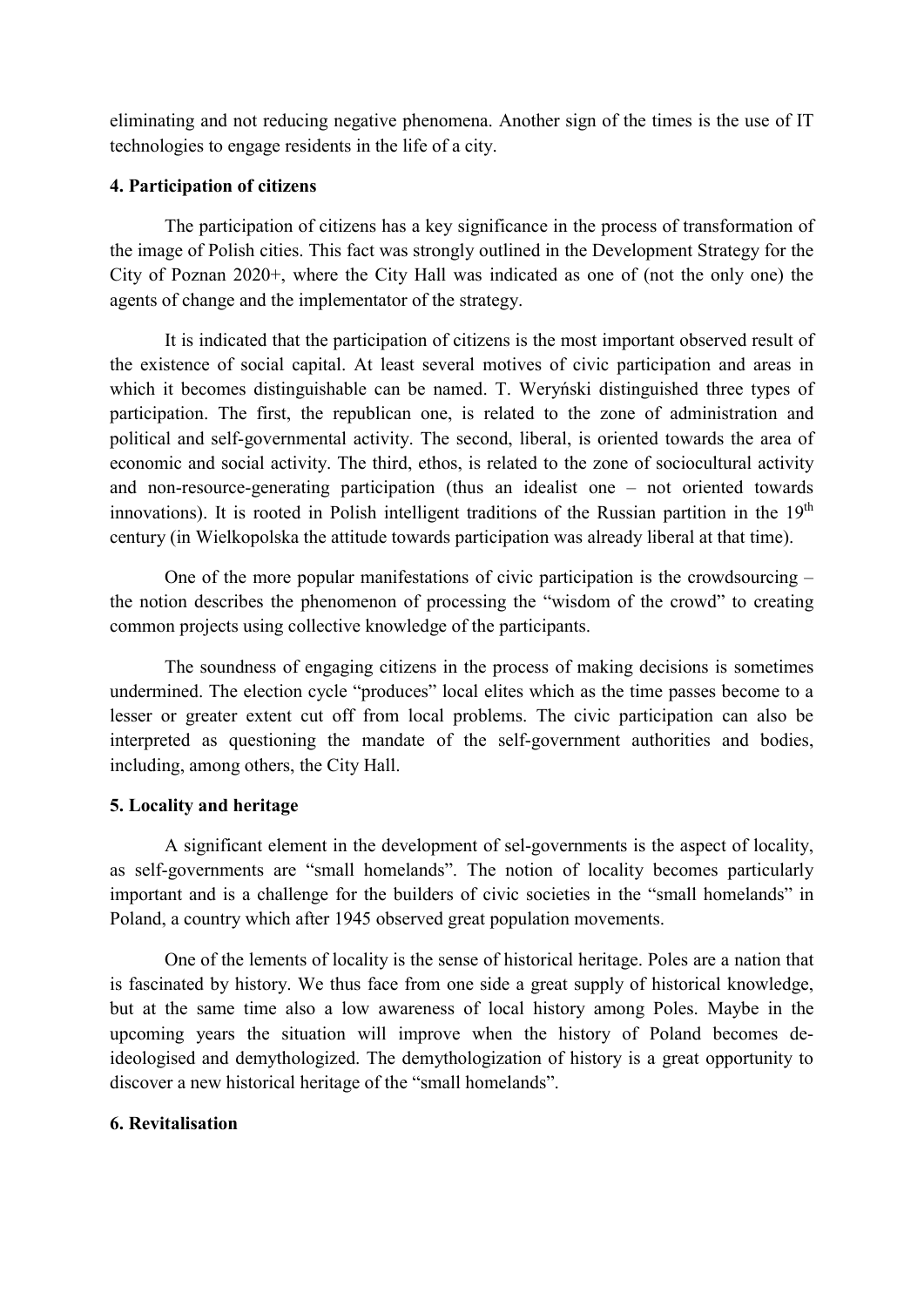The revitalization of Polish cities, compared to western cities, is carried out with a several-decade delay. From a purely economic point of view, it is the result of the change of the economic model, i.e. the servitisation of the economy. As a result of the processes of deindustrialisation great urban areas covered in the 19<sup>th</sup> century by industrial areas become desolate. Additionally, a great challenge to Polish cities in the field of revitalisation is the chaotic development that makes the creation of social capital in the centre more difficult. Polish cities are crossed by communication arteries built within an area previously covered by urban buildings. The still visible influence of the damage from the Second World War on the urban arrangement of the centres of Poznan, Warsaw, Gdansk or Wroclaw cannot be omitted.

The revitalization of the buildings is not the greatest challenge; it is more difficult to succeed in the revitalisation of the human tissue. Many cities in Poland implement revitalisation programmes addressed to the residents. Under these programmes activity aimed at the improvement of quality of the functioning of small craftsman workshops, the education of microentrepreneurs, the organisation of cultural events and the activation of youth and persons from problem groups is carried out. Revitalisation programmes are very important elements in the development strategy of the cities, as they improve the attractiveness of the city for potential tourists from outside the city, and they are a factor that discourages the current residents from emigration.

## 7. Culture in the city

The role of the institutions of culture ant the participation of the residents in culture are important elements of the intellectual capital of a city. From a historical point of view, the economic development has, to a lower or greater extent, accompanied the development of cultural institutions, although the interdependence between culture and economic development has not always been closely related.

The functioning of culture involves creative industries operating at the verge of cultural activity and the "normal" economic activity. The cultural activity is both a source and a recipient of products of creative industries, which in many cases serve the commercialisation of cultural and artistic achievements.

From the perspective of the development of a city, the participation in culture requires involvement of cognitive, aesthetic and spiritual values. Thanks to culture, social identity is built through an increase in self-awareness and self-confidence, experience of the feeling of satisfaction and reaching a goal, and improvement of one's own value and dignity. One cannot also forget the aspects related to the construction of the image of a city in its surroundings thanks to culture-forming activities. Cultural events and institutions perform functions generating "power" of inspirations and regenerated employees for the economy.

The supply of cultural goods is the result of both commercial activity and activity subsidised from private (patronage, private sponsoring) and public (governmental and selfgovernmental subsidies) funds. Local self-governments can not only become patrons of art, but also create conditions for combining the demand and the supply for culture sponsoring. For example, the patronage granted by the Mayor of a city can encourage private sponsors to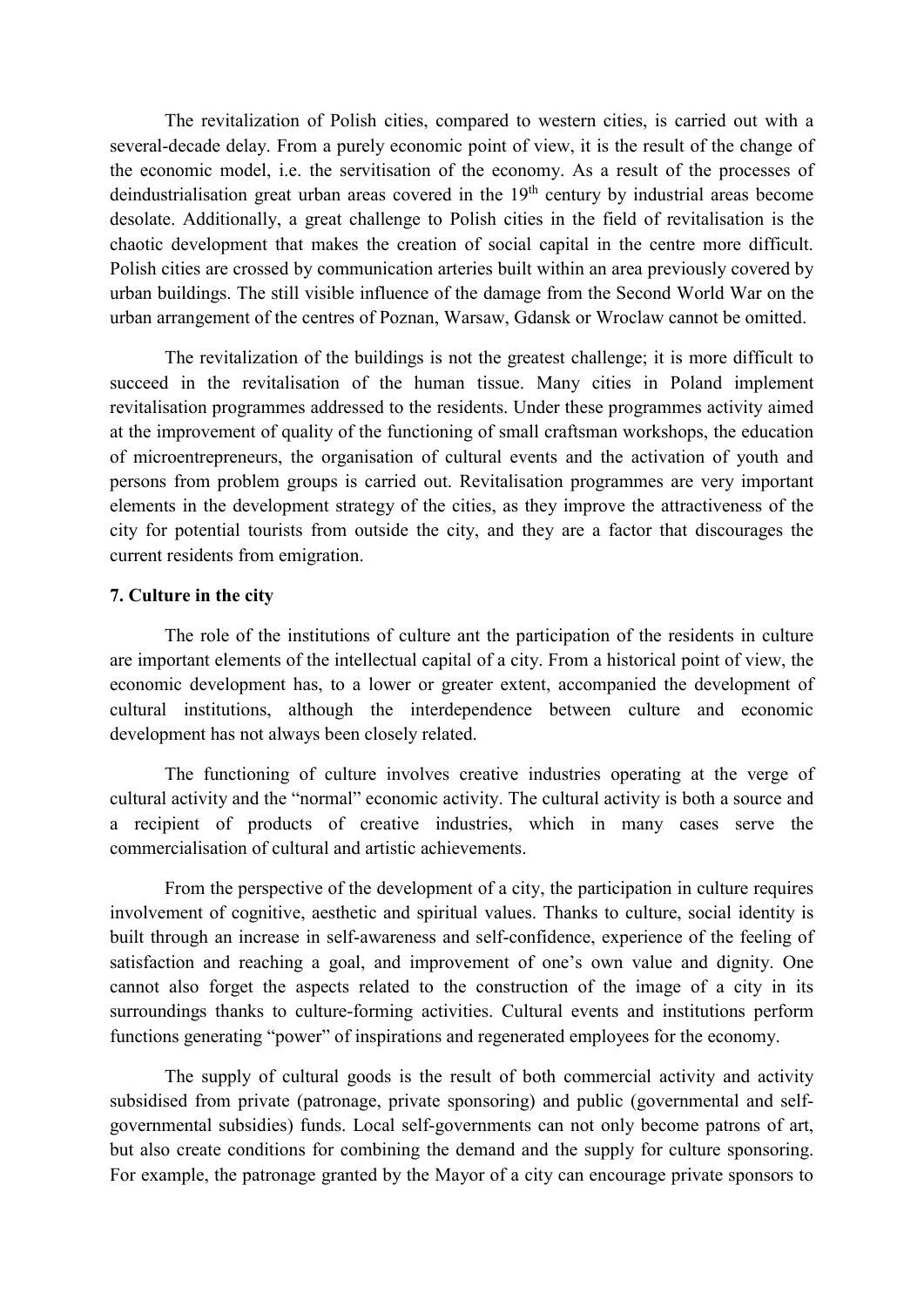get involved in a given undertaking. Local self-governments are frequently the main owners of the cultural infrastructure and the copyrights. They are linked by a complicated system of contracts and agreements, in which culture and economy, non-profit institutions and for-profit companies function in separation or entanglement. The local authorities not only regularly subsidise institutions of culture, but also provide grants for single initiatives, such as festivals or concerts. While thinking about the participation of self-governments in the process of subsidisation of culture, it is worth mentioning that self-government authorities should take into consideration to whom the culture subsidised from their funds is addressed. The dilemma of "ambitious elite culture" versus the "folk mass culture" is obvious. Subsidisation of culture means long-term investments in the development of the creative class, social and human capital, and the promotion of the brand of the city.

## 8. Young generation – Y generation

The Y generation was first defined in 1993 as a generation of people born between 1974 and 1980 – the generation next to the generation of the demographic boom after the Second World War (after the X generation). It is currently thought that even people born up to 2001 belong to the Y generation. The representatives of the Y generation who come from wealthier families received a great portion of additional education (know several foreign languages, went to many countries during their summer vacation, had an interesting hobby). Among twenty-year-olds one can find really well prepared employees, because apart from school education they have very quickly started to develop their professional passions. The Y generation is the first generation that was raised with e-mails, internet communicators and mobile phones.

The cultural specificity of the Y generation makes it necessary for the cities to adapt to the lifestyle, aspirations and expectations of the "Y-ers". This may be reflected in the creation of facilitations for the potential economic activity established by the "Y-ers", for example through the construction of environment for people starting their economic activity (for example co-working spaces), and provision of selective support for these types of economic activity that will produce jobs and services desired by the "Y-ers"; designing public services (service design) satisfying the lifestyle of the "Y-ers"; creation of methods and channels of communication between the self-government and the Y-generation residents satisfying the needs of the "Y-ers"; organisation of cultural events and supporting the organisation of cultural sector satisfying the expectations of the "Y-ers".

#### 9. New forms of employment and jobs of the future

The deindustrailsation and servitisation of the economy make cities the centres of economic development having an increasing share in the GDP of the developing countries. At the same time we observe radical changes on the labour market. New jobs and new forms of working appear. It is accompanied by the phenomenon of increasing automation and robotisation. New forms of work that will emerge in the subsequent over-a-dozen of years will require improved conditions for living in cities. The cities should thus anticipate the approaching changes on the labour market to become attractive for their residents from the point of view of the jobs they do.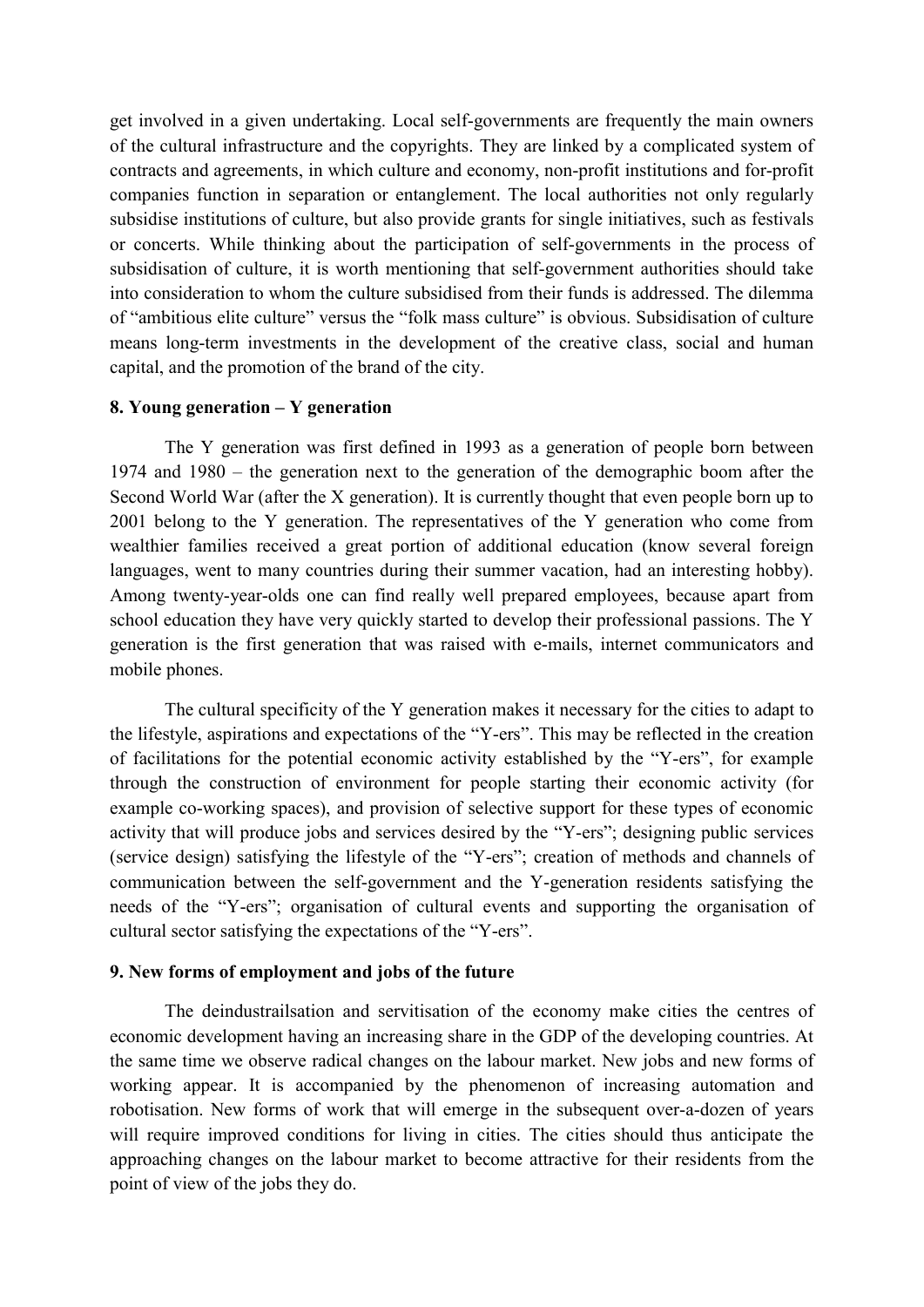The labour market of the future will significantly differ from the contemporary one. Many jobs will disappear and new ones will emerge. The changes on the labour market will result from changes in the socio-economic environment, as the increasing life expectancy that makes the average life in retirement as long as several dozens of years; the trend of a decreasing average time of employment by one employer, especially visible in the Y generation; the progressing automation of work performed until now by white-collar workers; the development of social media causing the emergence of a new media ecosystem in which the language of communication will change.

The changes on the labour market are both a threat and an opportunity. The most benefits will be drawn by those enterprises and employees who will adapt their business models and skill sets earlier than their competitors. Opportunities appear also for the training and advisory branch which will be able to help employees and enterprises adapt faster to the changes.

#### Summary

The Forum for the Development of Cities that will take place in Poznan on 6 and 7 December 2017 is an event during which we will debate, listen to each other, talk and discuss on how the Polish cities can and should develop in the coming years. The Forum was divided into two parts. During the first, entitled "A city for the residents" there will be discussions on key issues related to creating urban space as a place for the development of its residents. During the second, entitled "Residents for the city" we will discuss on how the residents can join and initiate changes. The broad range of topics presented in the document is aimed at inspiring individual reflections and directing the discussion during the Forum, and encouraging a dialogue.

It is necessary to remember that the development of cities is determined by many factors and this is why an opinion of Francis Edgeworth is worth mentioning: he believed that it is not appropriate to have too small goals. The goal, as he said, "is not so much to shoot a particular bird, as to shoot the most dense flock to kill as many animals as it is possible" (Ball 2007: 264). This is the spirit of discussion, initiation of new ideas and ideas related to the development of cities in Poland that should be continued.

Sources:

Źródła:

<sup>1.</sup> Ball P., (2007), Masa krytyczna, Insignis, Kraków.

<sup>1.</sup> Cohen D., Prusak L., (2001), In Good Company. How social capital makes organizations work, Boston, Ma., Harvard Business School Press.

<sup>2.</sup> Fazlagić J. (2015), Kreatywni w Biznesie, Poltext, Warszawa.<br>3. Fazlagić J. (2017a), Poradnik Innowacyjnego samorządowca,

<sup>3.</sup> Fazlagić J. (2017a), Poradnik Innowacyjnego samorządowca, Poltext, Warszawa.

<sup>4.</sup> Fazlagić J. (2017b), Kapitał intelektualny w powiatach polskich, Wydawnictwo UEP, Poznań.

<sup>5.</sup> Fukuyama F. (2003), Kapitał społeczny, (w:) Kultura ma znaczenie, Harrison L.E., Huntington S.P. (eds.), Zysk i S-ka, Kraków, za: Sierocińska K., Kapitał społeczny. Definiowanie, pomiar i typy, "Studia Ekonomiczne", nr 1 (LXVIII), 2011.

<sup>6.</sup> Guide to Social Capital (2016),